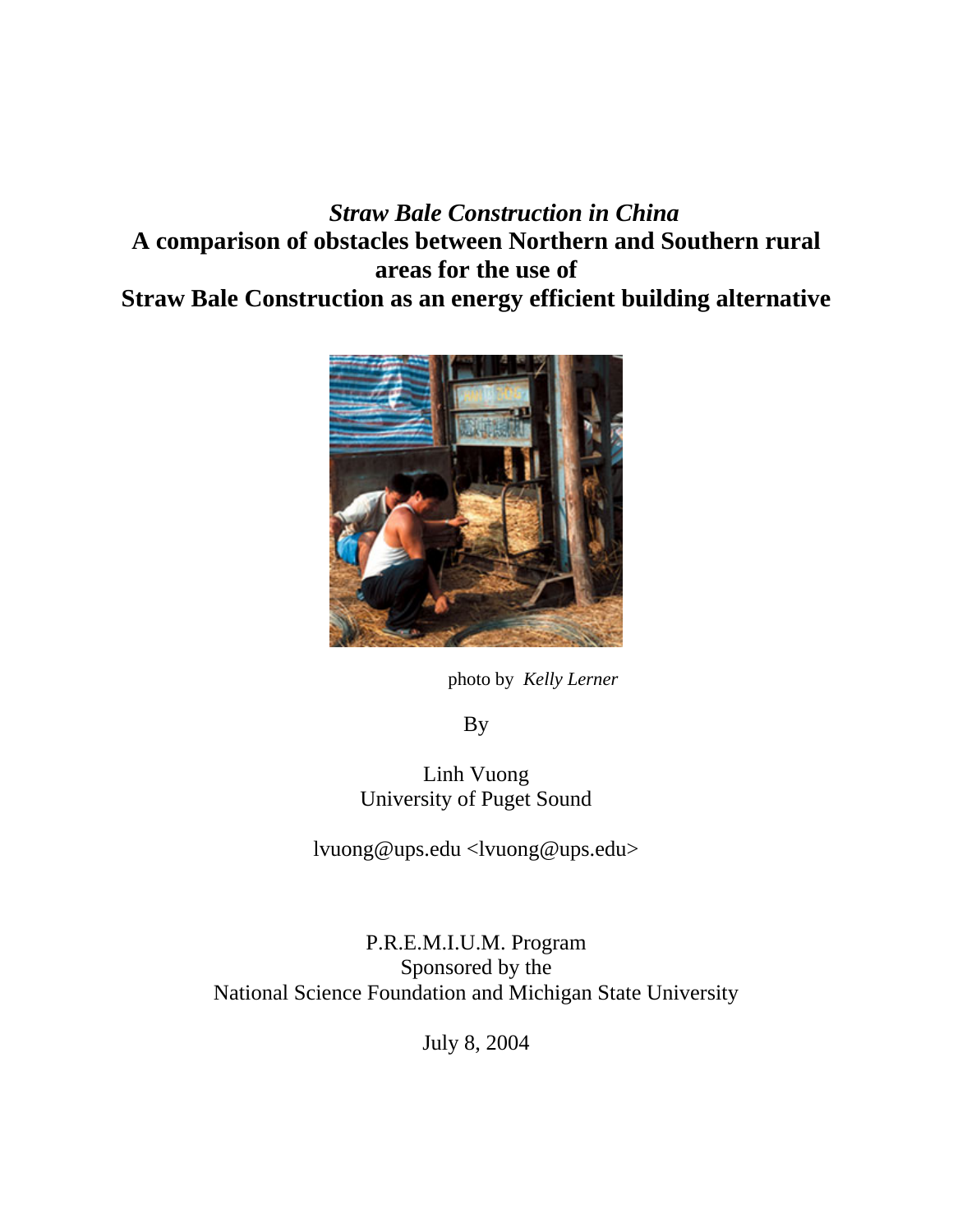# **ABSTRACT**

In the  $21<sup>st</sup>$  century, China faces the challenge of balancing the housing needs of its rapidly growing rural population and energy efficiency. Coal is the primary energy source for residential heating in rural and urban areas. Conventional buildings have very low capacities for insulation so heating from coal burning inefficiently escapes the walls of the house (Trexler 2002). Straw Bale Construction has considerably better heat preservation and has been shown to be a promising building alternative that meets housing needs and energy efficient goals of rural north of China.

Straw bale has high adaptability and is malleable enough to be use in rural residential development in the southern parts of China. However, personal and institutional barriers hinder the use of Straw Bale Construction from being incorporated into rural design. I interviewed principal parties involved in the straw bale projects in Northern China (not all data has been completely collected and analyzed at the time paper submitted) and analyzed regional statistics and also primary data compiled from 30 household interviews in the rural part of Southern China. Specific barriers to straw bale construction were detailed. Differences between the motivations and barriers to straw bale construction were found between rural Northern and Southern China.

# **INTRODUCTION**

China is the most populous country in the world (Feld 2003). China's rapidly developing economy has a large impact on world energy market and the global environment (Hui 2000). The economics of the state identify the building industry as a vital engine of economic growth. The rising need of housing for the growing rural and urban population is a pressing issue. The Chinese government plans to increase spending on the development of new homes by or 15% or 97 billion dollars (China Housing 2000). Since China is likely to maintain rapid rates of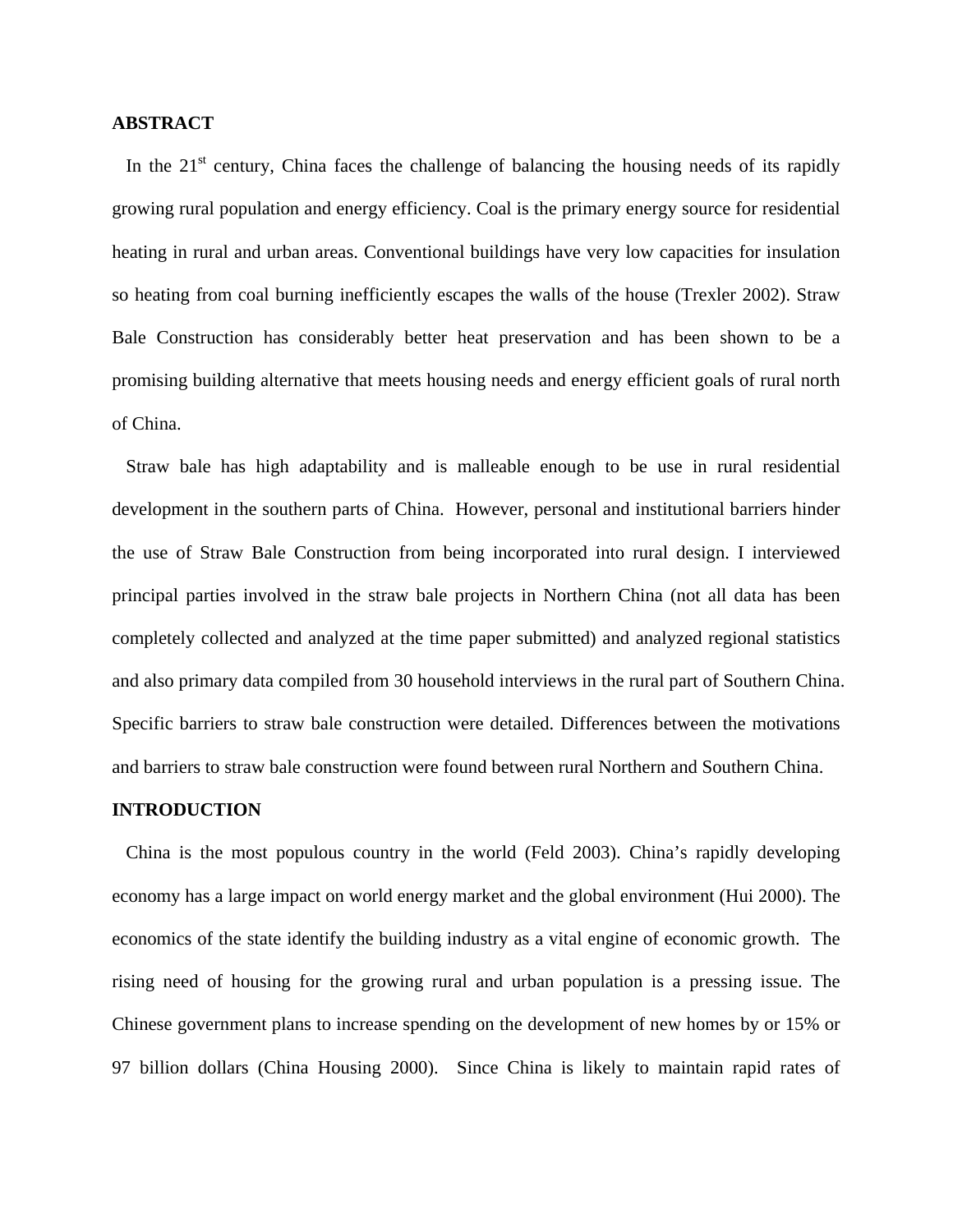economic growth in the 21st century, a strategy for ensuring efficient use of energy is important for the sustainable development of housing to meet the needs of the rural and urban population.

China has the second highest total consumption of energy in the world. A large percentage of energy is use in the construction of buildings and use of coal for domestic heating in China (estimated 1.02 ton coal per capita).

As much as one-tenth of the total world economy is dedicated to the building and construction industry. One-sixth to one-half of the world's wood, minerals, water, and energy are used in the manufacturing and transport of construction materials. In terms of energy use, forty-five per cent of all the energy consumed in the world is used in the manufacturing and transportation of building and construction materials. This is more than all other uses combined, and is clearly unsustainable (World Watch Magazine). The building sector is responsible for a significant portion of China's total societal energy requirement. Future buildings in China are projected to consume approximately one-third of the world's total energy (Sustainable Urban Housing, 2000).

 Meanwhile, China's dependence on coal also accounts for large portion of Chinese total energy consumption. The production and consumption of coal in China is the highest in the world (Finkelman et al. 1999; Feld 2003). In 2001, 1.49 billion short tons of coal was produced and 1.38 billion short tons were consumed, 26% world's total (Feld 2003). Coal is used for cooking and heating homes and its demand is projected to rise significantly in China. Total energy consumption in buildings is expected to grow nearly 6 percent every year - up to 199 million tons of standard coal in 2000 - far outstripping the anticipated growth in energy production of 2-4 percent per year (Energy Efficieny in Buildings). Coal burning releases substantial amount of greenhouse gases that affect global warming in the atmosphere (Florig 1997; Feld 2003; Pegg 2003). Coal burning also results in many adverse health effects such as,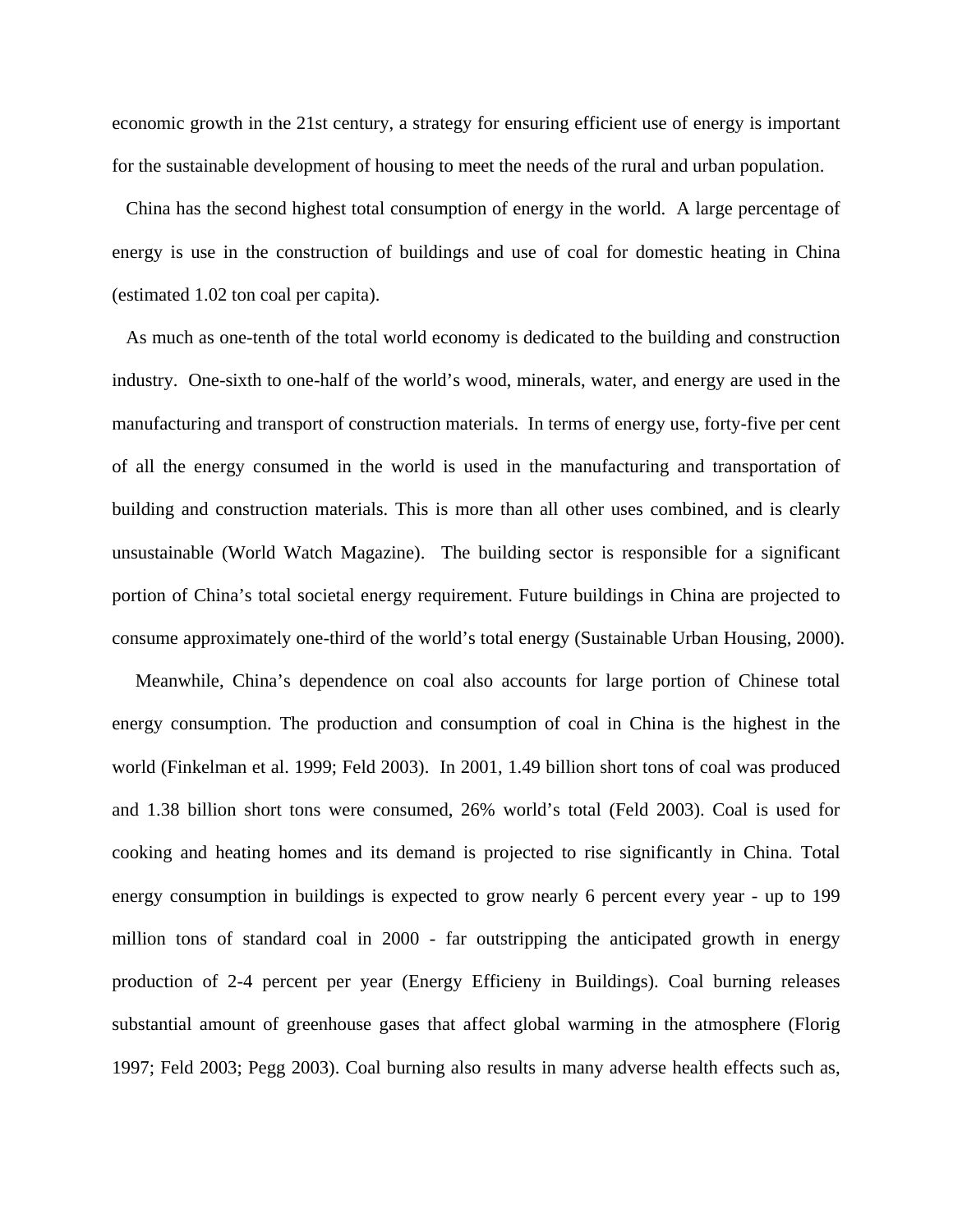arsenic, mercury, and selenium poisoning *(*Finkelman et al. 1999; Kleinerman et al. 2000; Pegg 2003).

The development of buildings and the use of coal in domestic heating are highly interlinked. Nearly 90 percent of the energy consumed in buildings is used for heating, yet a large proportion of that heat is wasted because of poorly designed homes and offices. China recognizes that the best way to meet the growing demand for coal fuel in buildings is to improve the energy efficiency of buildings.

Development reforms have encouraged the Chinese residential construction industry to move towards more energy efficient and environmentally friendly building materials (China Housing 2000). In many cases, the transition has opened the market for foreign building products. Construction has also involved movement from and even demolition and transformation of traditional building style and materials, which were thought to be inefficient and backwards. Contrary to popular perception, traditional architecture have been found to contain many sustainable elements as revealed by several recent studies on the Yao Dong dwellings China. The use of local materials, shading devices, natural ventilation for passive and evaporative cooling, steep roofs, thermal walls for passive heating are distinct characteristics of sustainability found in these earthen homes and other vernacular building styles (Wang et al. 1993; Fei et al. 2002; Jiaping et al. 2002; Zhou et al. 2002).

Straw Bale construction, a traditional type of building using agricultural waste product has been offered as an alternative means to reduce coal consumption for heating in rural areas. More than 22% of rural households rely on coal for domestic cooking and heating needs (Florig 1997; Finkelman et. al. 1999). Approximately 4 tons of carbon dioxide per year is release from each coal-burning rural conventional household in China. Reducing the rural population's dependency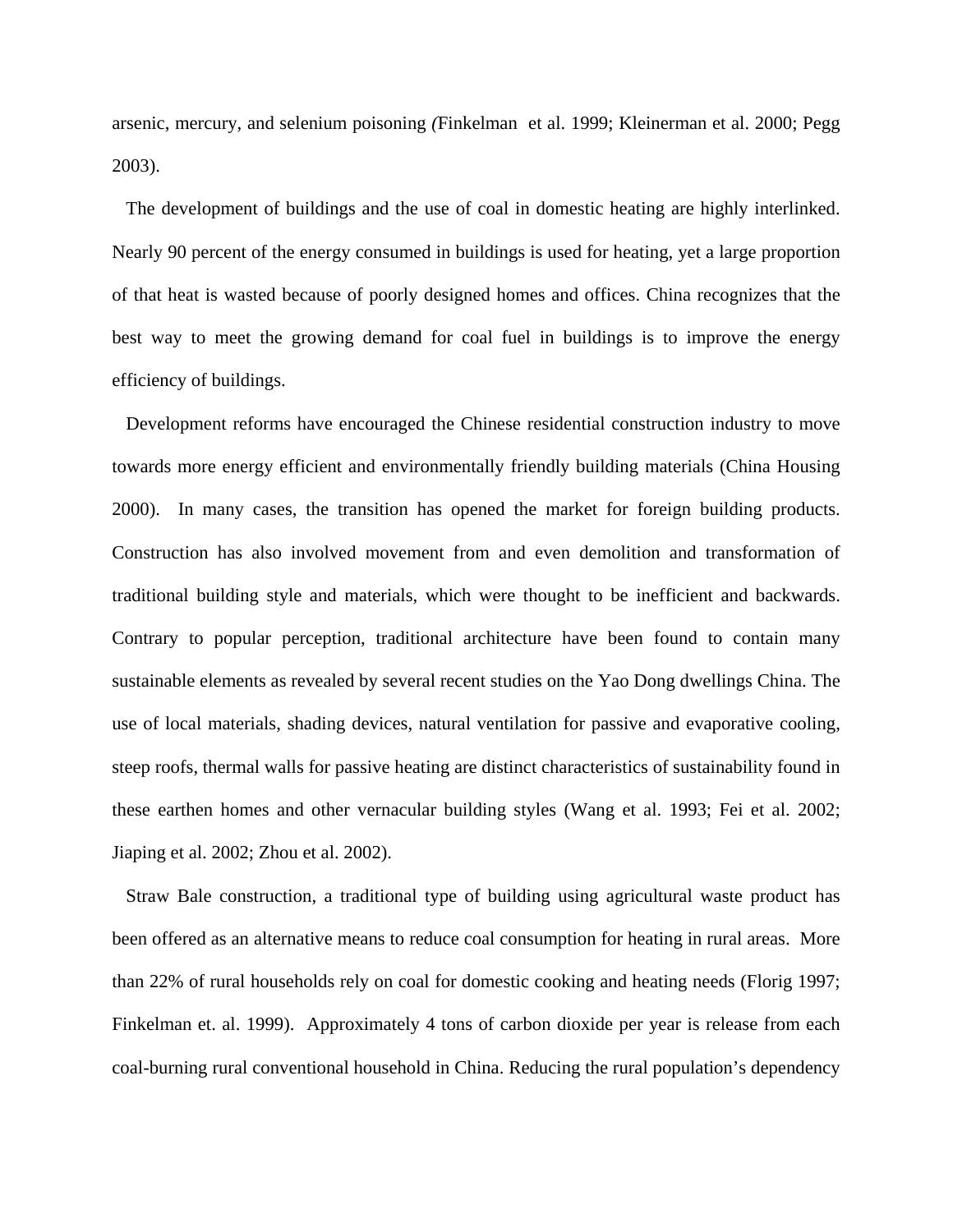of coal would be important part of sustainable development. The potential savings from the efficiency of straw bale construction in the populous rural would be huge.

Straw Bale construction as a form of sustainable development has been gaining popularity in rural part of Northern China. In 1999, Adventist Development and Relief Agency(ADRA) introduced straw building efforts to meet rising housing needs in rural China and curb energy use in rural China. The ADRA receives some of its funds from corporations from industrialized nations. Kyoto's Clean Development Mechanism (1997) allows corporations to benefit from investments in charitable projects that reduce  $CO<sub>2</sub>$  in lieu of curbing their own emissions. The collaboration among the US ADRA non-profit organization, Chinese local government and owners have resulted in successful construction of several straw bale houses in Inner Mongolia. In this region, winter temperatures routinely drop below freezing. Center for Environmentally Sound Technology Transfer (CESTT) studies demonstrate energy-efficient straw-bale insulation significantly reduces dependence on coal heating. (Han 2002; Trexler 2002). Straw bales have pockets of air between the strands of straw to better trap heat (Miller 2002). Straw bales resists the flow of heat two to three times better than conventional building materials (Magwood and Mack 2000).

Lastly, the production of straw bale is much more sustainable than conventional materials. Strawbales are at least thirty times less energy intensive than a wood frame or equivalent fiberglass insulation. It takes 120 thousand KJ of energy to produce a ton of straw and 6.15 million KJ to produce a ton of steel according to calculations performed by Richard Hoffmesiter at the Lloyd Wright School of architecture (2000).

 Straw bale houses have a higher insulation value than traditional brick homes; thereby reducing the amount of coal needed for heating and subsequently, reducing  $CO<sub>2</sub>$  emissions.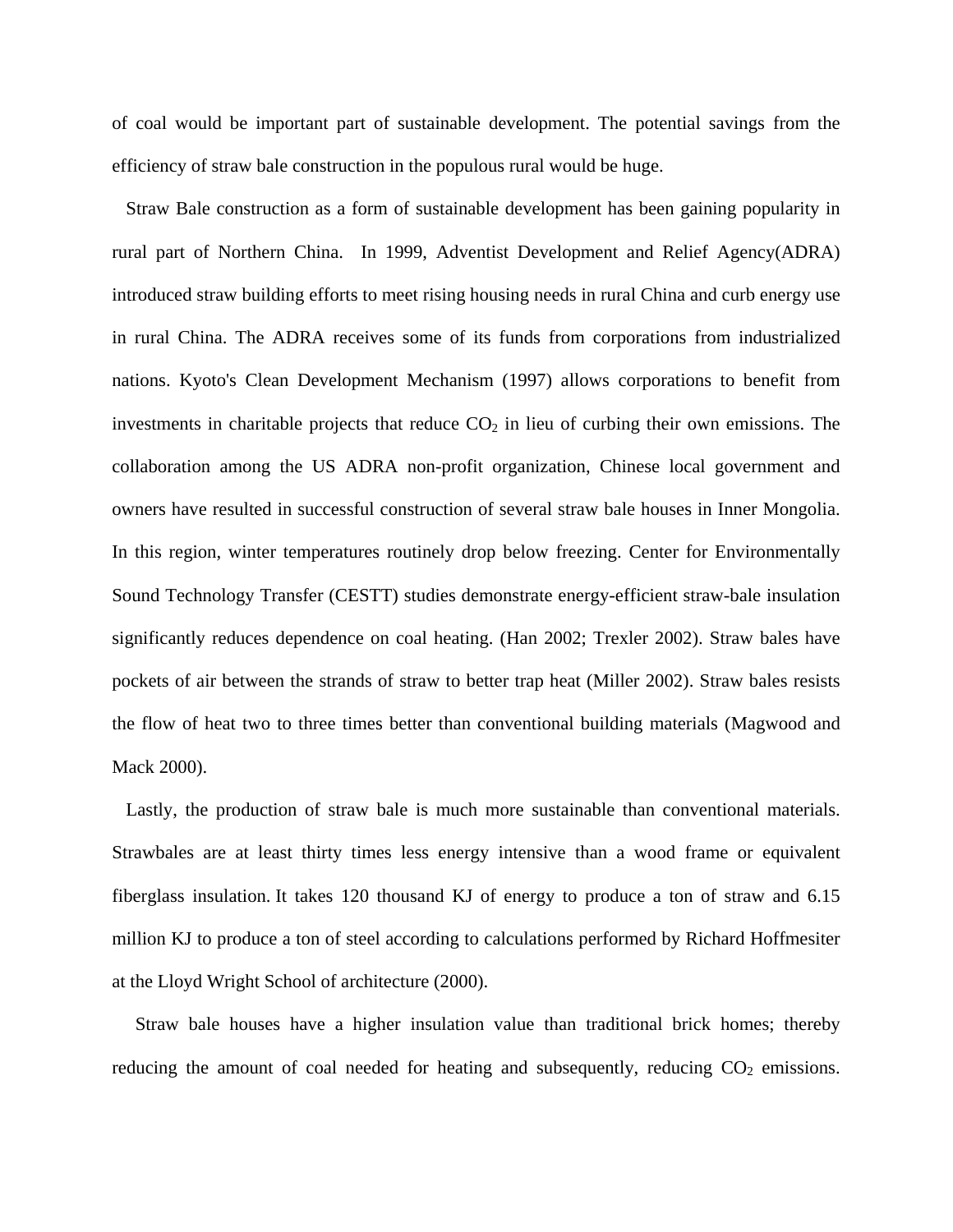Specifically, the average coal consumption in a SB household was reduce by 1-2 tons compared to average coal consumption in a conventional brick household (Han 2002). For each straw bale house in rural China, an estimated 125 tons of  $CO<sub>2</sub>$  emissions will be reduced over a span of 30 years (Han 2002; Wanek 2001). The success of the straw-bale program has led to their construction in three other northern provinces Jilin, Liao Ning, and Heilongjiang.

 In rural China, there are over several hundred billion residents (China's Facts 2000; Population Distribution 2001). The implementation of straw bale technology for rural home building offers the opportunity to directly and considerably reduce the amount of coal used for heating in rural areas; thus reducing the consumption of energy consumption along with green house gases being released into the atmosphere.

Aside from curbing greenhouse gases, the use of straw bale in construction has an array of other benefits. New homes are economical and affordable. Higher moisture retention in strawbale homes leads to a decrease in respiratory disease for residents (McRae 2000). Since straw is an agricultural waste, putting it to use in construction reduces the air pollution from field incineration. The use of straw bale as a building material also reduces the demand for wood; thus, reducing the pressure on China last remaining stands of forest. Housing needs can also be met in lieu of the logging ban.

The residential buildings in rural southern china also use coal for heating needs. Increasing energy efficiency in these urban buildings would have an equal, if not greater impact on energy conservation than rural buildings. The versatility of straw bales makes it just as feasible form of construction in the rural south areas. Despite the success of straw bale construction as an energy efficient development to meet housing needs in rural areas, rural construction in south remains unreceptive to innovative alternative as few or none straw bale structures are known to exist in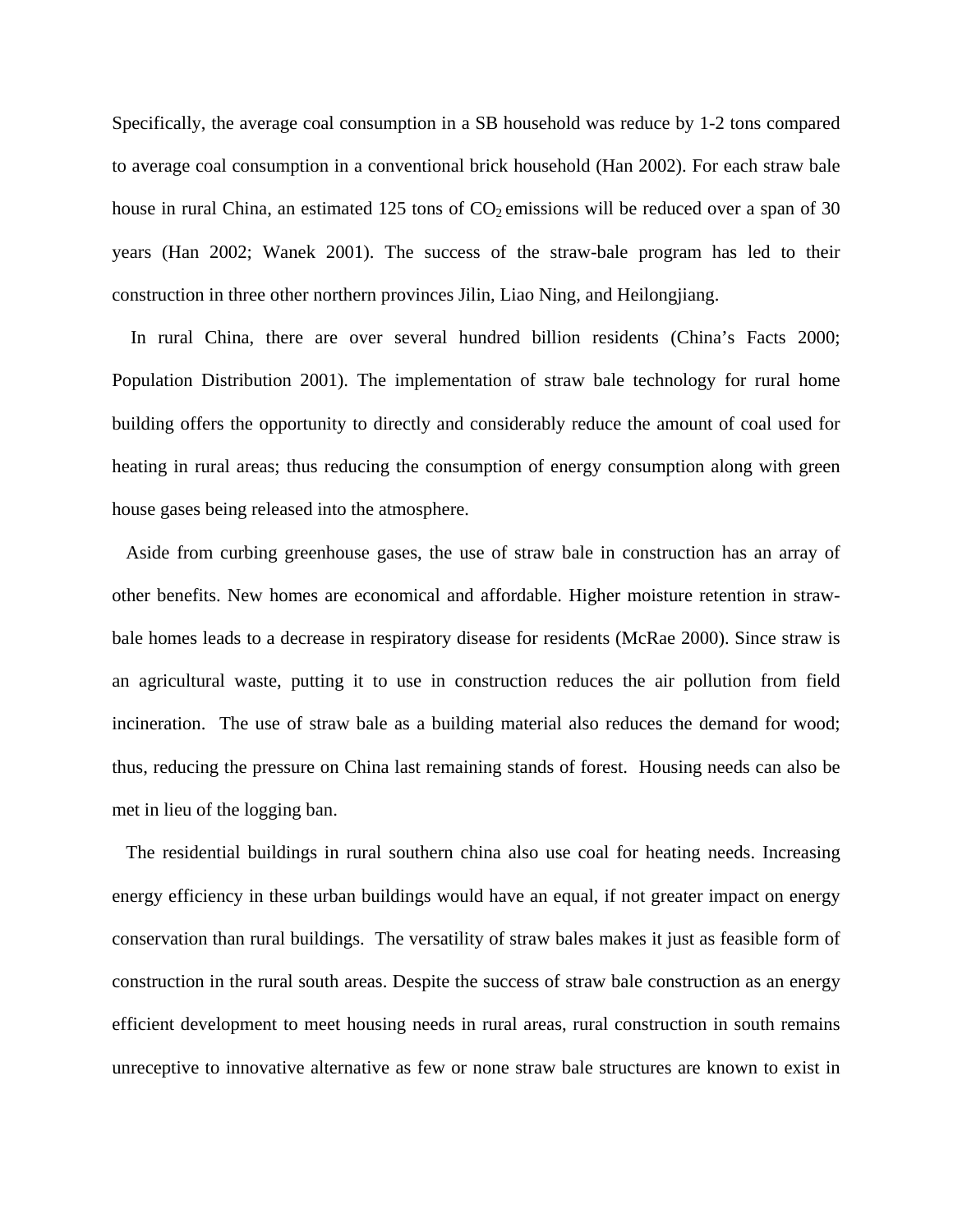this region. Using economic accounting and analysis, my study will compare passive and active resistance to straw bale construction between the rural south and north areas and suggest ways in which straw bale stigma in these areas could be overcome.

# **OBJECTIVES**

#### **General Objectives**

Through a comparative study, my project will identify and examine incentives and obstacles. I will then offer solutions for overcoming specific obstacles of straw bale construction in both rural northern and southern China.

# **Specific Objectives**

**1.** Identify personal, economic, and institutional **factors** to straw bale construction.

-Differentiate between primary and secondary *factors*.

**2.** Identify personal, economic, and institutional **barriers** to straw bale construction.

-Differentiate between primary and secondary *barriers.* 

*-*Who would be the active and passive opponents of straw bale construction?

**3.** Identify personal, economic, and institutional **incentives** to straw bale construction.

-Differentiate between primary and secondary *incentives*.

-Who would be the active and passive proponents of straw bale construction?

**4.** Identify general similarities and differences of incentives and barriers between rural Northern and Southern China.

**5.** Offer **solutions** for overcoming the obstacles found.

-Identify ways in which straw bale obstacles have been overcome and which one would be relevant to scenario in China.

-Create hierarchy of effectiveness for suggestions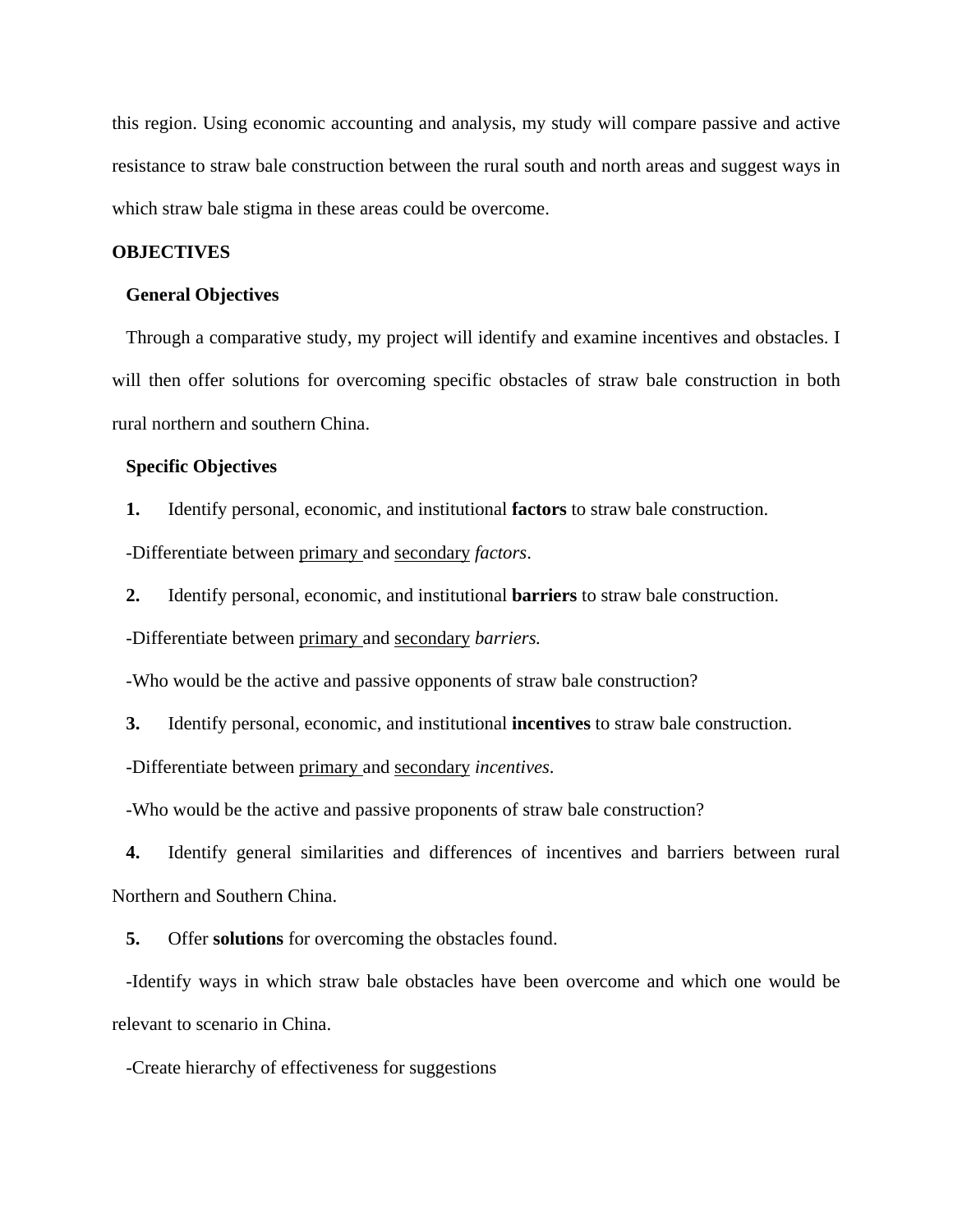-Discuss specific concrete ways in which resistance can be overcome in the context of specific rural location.

**6.** Other questions to consider:

-Are there miscellaneous factors?

-Are there any difficulties in categorizing the barriers and incentives into economic, personal, and institutional ? Do certain incentives and barriers fall under more than one category? How do personal, institutional, and economic interact and play off one another?

#### **GENERAL METHODS**

**1**. Comparative Economic Analysis will consist of intensive survey, collection, and in some cases calculation of governmental energy data records. Chinese bureau for economic policy and analysis will be an essential resource.

**2.** *Individual* Create and distribute survey (translated into Chinese) to owners of straw bale homes and other conventional homes to access priorities in a house (economics, conservation, comfort, type of material use, individuality, and finances). Conduct informant interviews with homeowners of straw bale housing. Anthropological participant-observation technique will also be used. I will go through a mock application process for the construction of a straw bale house in rural and urban China as an individual.

**3***. Organization* Find and peruse building rules and regulations that pertain to Straw Bale construction in urban and rural areas concerning single owners and organization (sponsoring, architect, contractors). Conduct informant interviews of key American organizations/entities in the construction of rural straw bale homes (ADRA, Kelly Lerner, Chinese local organization). Examine economics and energy efficient housing goals of local governing bodies in terms of importance.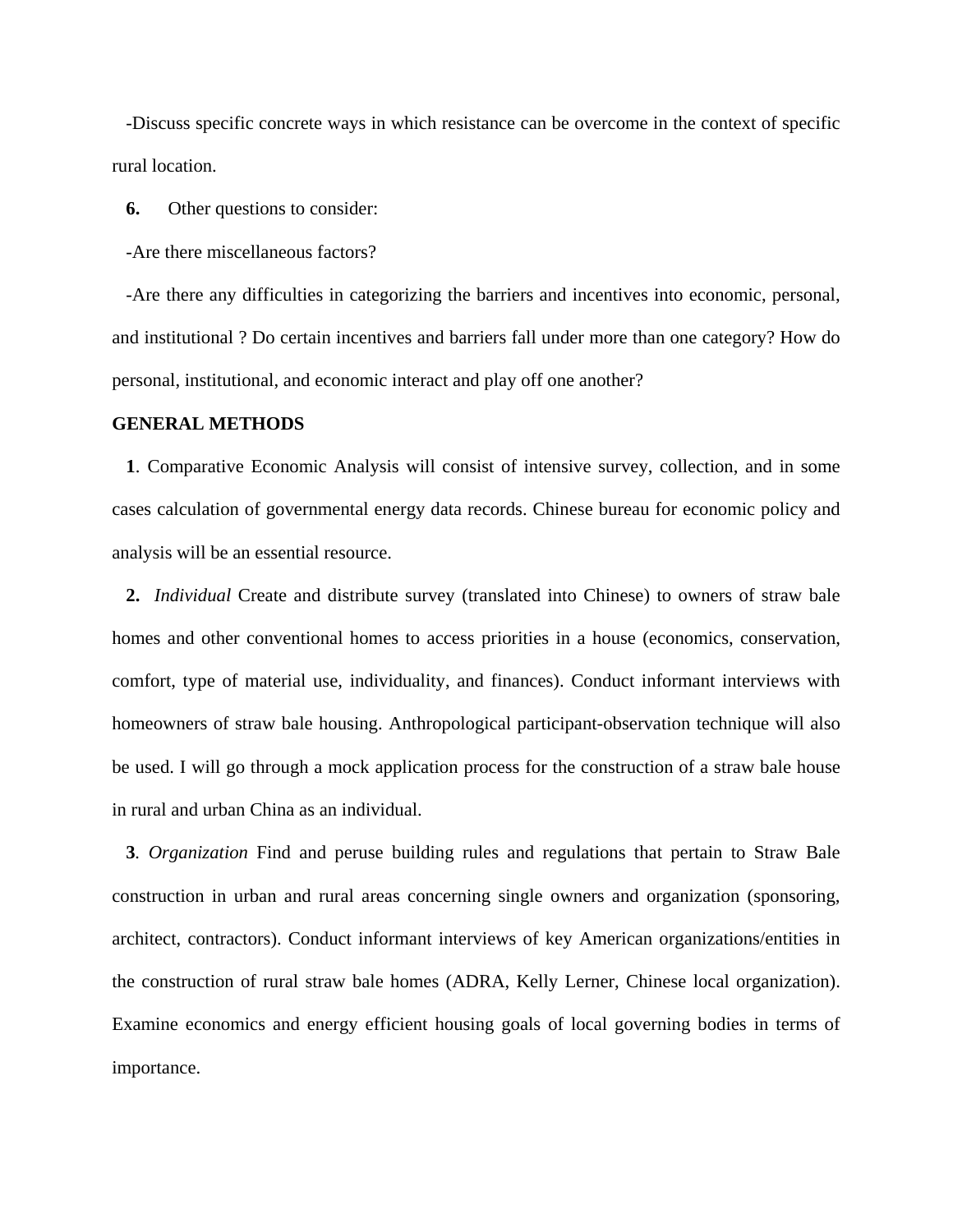**4.** Examine the direct and indirect stakeholders in SBC and classify them as opponents or proponents accordingly. Conduct informant interviews and informational research for operating guidelines and philosophy of building inspectors, government officials, lenders, building supply yard employees, and surrounding community.

**5.** Look at the importance of antecedents, trend of regional consumerism and foreign influences, and demonstration homes in promoting Straw Bale Construction to target community. Through research and talking with architects, I will come up with ways in which opponents can become proponents.

# **Specific Extended Methods/Action Plan (Available Upon Request)**

\*also includes details of literature review, interviews, presentations, and statistical survey \*as well as detailing varying stages of execution, proposed, carried out, still in progress

# **HYPOTHESIS**

Some barriers I predicted to find were personal misconceptions, financing, inexperienced institutions and builders, and building permits.

# **RESULTS**

# **Personal**

#### *Incentives*

The primary incentives for straw bale building in Alashlan, Inner Mongolia were affordability, conventional-looking house, and energy efficiency. The waste product straw and easy to build yourself nature reduces material costs and labor (costs 21000 RMB). A new, large brick house costs about 50,000 to 60,000 RMB (100 square feet). With ADRA's and local government subsidies, resettlers pay only 9000 RMB or about 1000 US. The insulating performance of straw bale walls are between R35 and R50 or almost three times the insulation of typical wood-frame wall system. Herders and farmers spend a good portion of their income on heating especially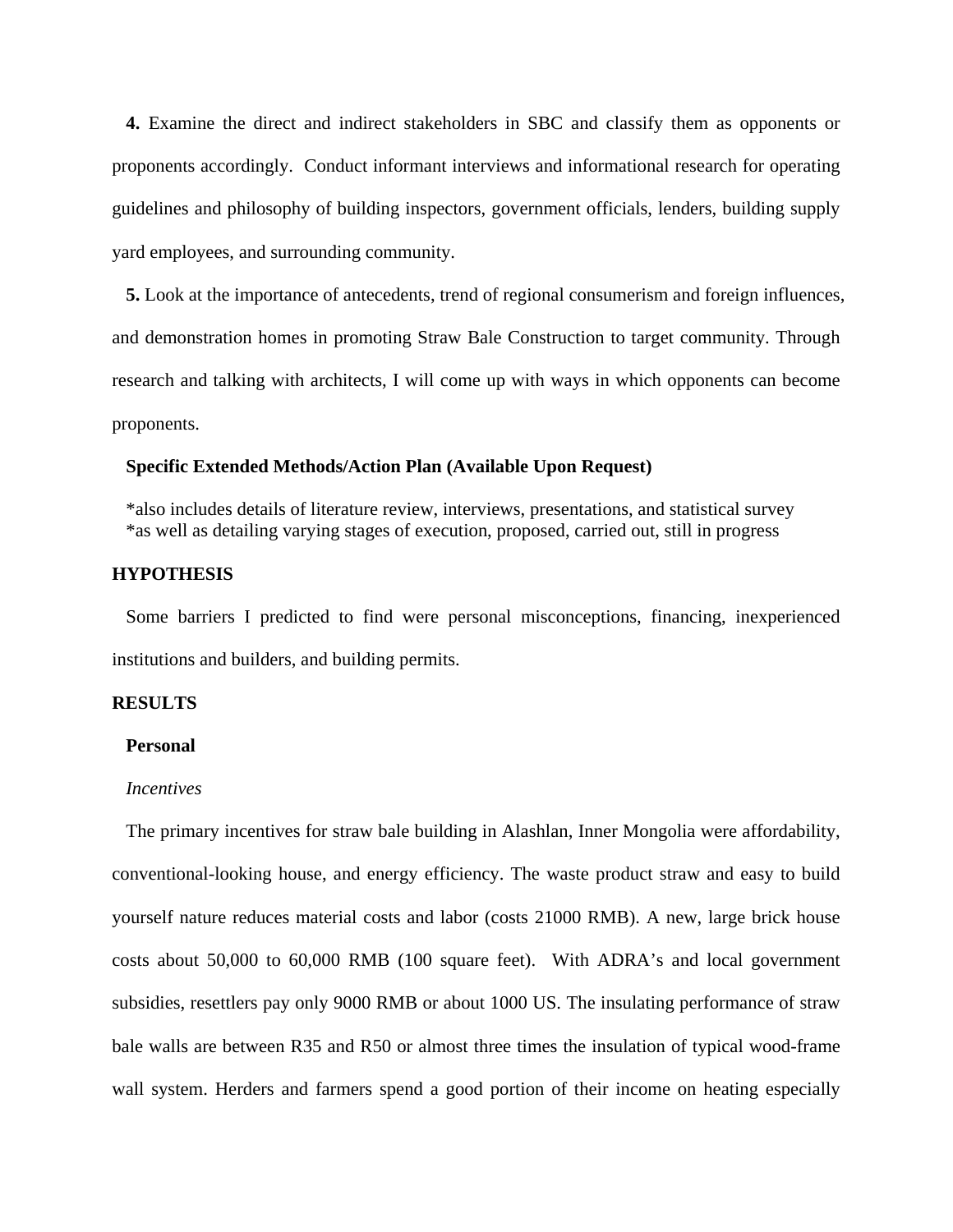during the winter month when temperature drop below freezing. The insulating capabilities of straw bale substantially reduce heating costs, as much as 50% (Lerner 2001). When 18 residents of straw bale homes were interviewed, everyone remarked on how much warmer the homes were using less coal. Straw bale design is malleable enough to incorporate brick features into the design so that homes have the same appearance as other houses in the neighborhood. Kelly Lerner found conforming appearance to be a huge selling point to the residents. Secondarily, straw bale houses are engineered to be more seismically stable in the earthquake risky region.

#### *Barriers*

In Tian Quan county, Yaan, Sichuan, when farmers were asked whether they would consider building with straw bale, 76% replied No and 24% replied Yes. Among those that stated they had no desire to construct with straw bale, 17% cited it was too primitive, another 33% justified lack of experience, 8% reasoned other, and 42% cited limitations of materials. Those who said lack of experience stated that they just didn't have enough knowledge, the technology required, or examples to follow. Concerns about limitations of straw bale included durability, stability, not being able to build a second floor or large structure, fire hazards, and strength. Others included a cultural preference for brick construction.

In Alashlan, Inner Mongolia, Kelly Lerner found similar barriers. People were concern about general issues with strength of straw bale, how it stood up to fire, moisture, etc. There was also a strong desire to have a house made of bricks and conformed to those of their neighbors. People also the notion/stigma of a straw bale house being too backwards and not desirable in modern times.

#### **Institutional**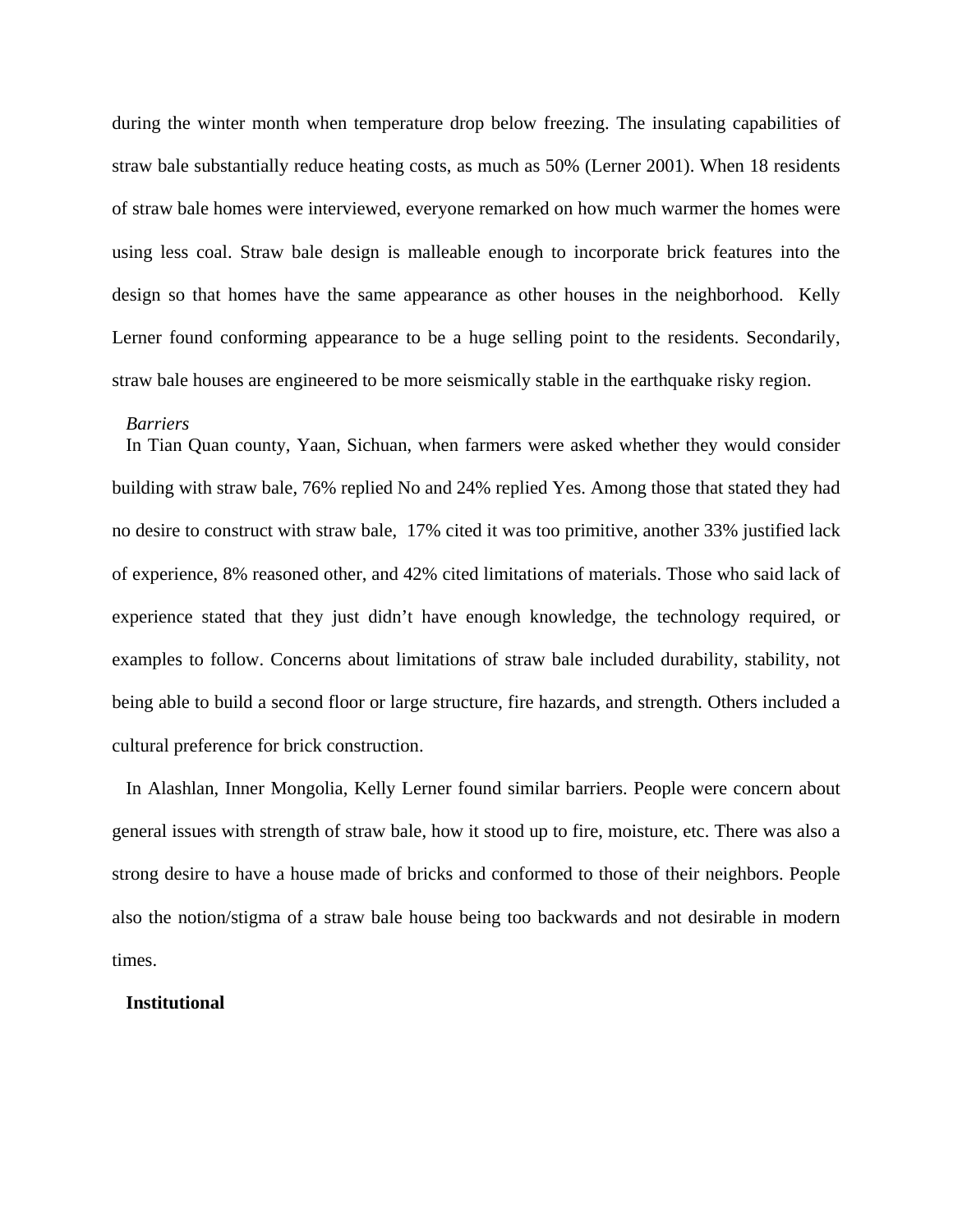# *Incentives*

Overpopulation, intensive grazing and water use has resulted in massive desertification in Inner Mongolia. More than 300 families are relocated every year. Straw Bale homes is a environmentally viable solution that the local government can use to take care of the housing needs of those that are relocated. For foreign relief agencies, straw bale housing offers an effective means to alleviate poverty.

# *Barriers*

In her experiences in Northern China, Lerner faced educational struggles with different institutions. Builders and contractors tended to be conservative. Many of contractors and builders prefer to keep within the practicality of tradition to minimize financial and structural errors. So, they were stubborn to the idea of building with straw bale.

Building codes and permits did not exist in the study sites and were not barriers contrasting with predictions. Similarly, insurance or appraisal was not an issue.

# **Economic**

#### *Incentives*

*T*he prime economic incentive is environmentally affordable housing for people.

#### *Barriers*

Lerner recounted how financial disputes with the county government and contractors left the residents without electricity and running water.

#### **Miscellaneous**

#### *Incentives*

In Inner Mongolia, Kelly Lerner found that relationships among people or guan-xi help her get connected to builders, contractors, and officials.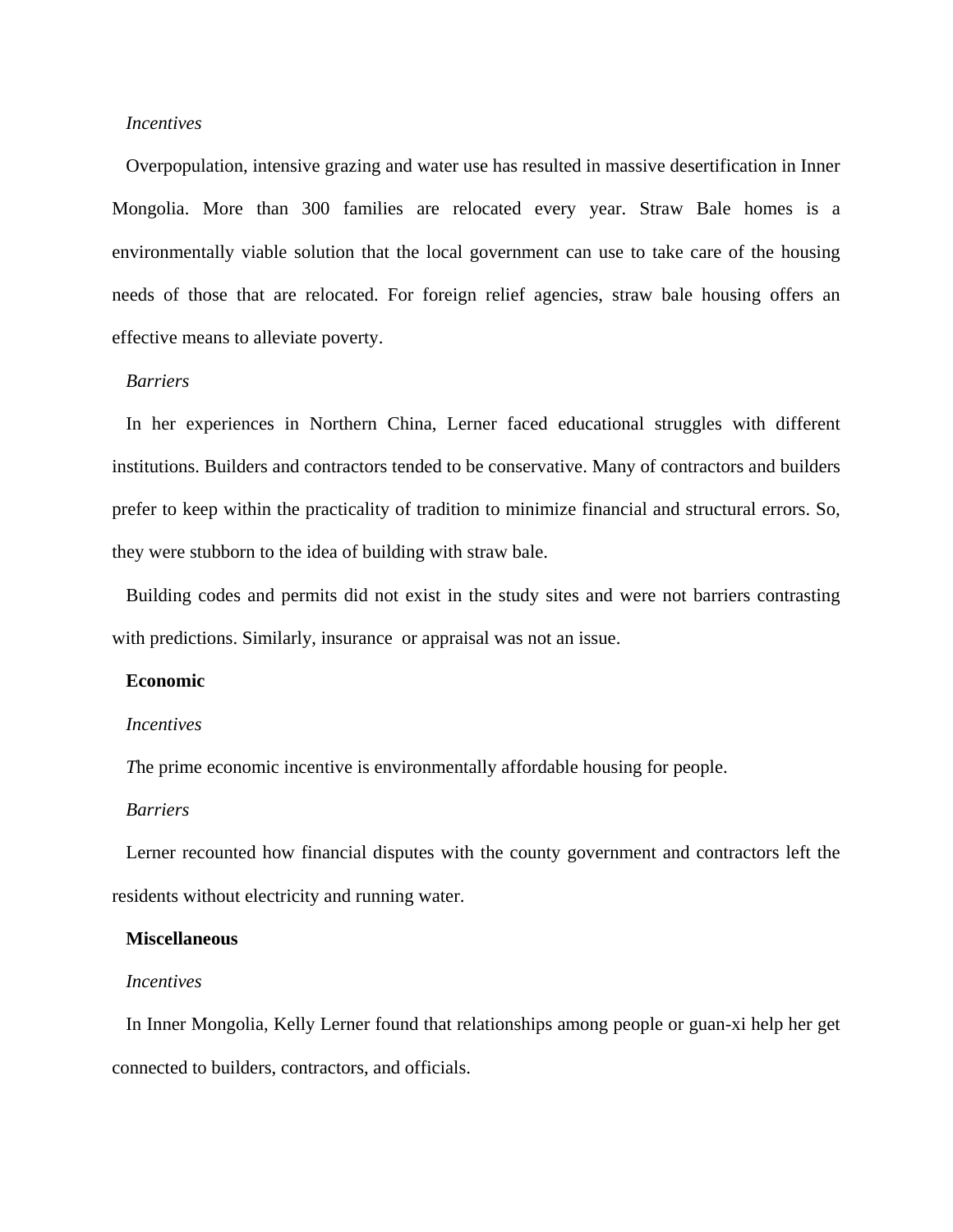# **CONCLUSIONS**

In my findings, I had to add a separate category to of miscellaneous factors (Figure 1.5). This included the site-dependent availability and accessibility of straw. More importantly, it included the Chinese concept of guan-xi, "connections" or "relationships." Many of the things that go on in China are govern more by guan xi or interactions between people than by rules. Although I put guan xi in a separate category, it should actually be better included in all the categories since guan xi operates or influences individuals, economics, and institutions. Since who you know and what types of relationships you have with those people could facilitate or hinder straw bale construction, it would be key to identify the opponents and supporters. I imagine the main allies for straw bale construction are natural builders and architects, those who have experience building with straw bale, residents living in straw bale houses, trained and educated local builders and contractors. The opponents may be conservatives who are resistant to new ideas and concrete and brick construction companies.

Using collaborated efforts, subsidies, community trainings, and established antecedents, straw bale construction in Inner Mongolia met success. Perhaps these same tools could be use to overcome the barriers in the south and other northern parts of China. Joint efforts contributed to the success of straw bale construction in the Northern China because different organizations can hold one another accountable. For the relocated herders that were being relocated, government subsidies along with funding from different agencies were integral in providing the financial resources to build the new houses. Lerner found out that community trainings were useful to show slides of straw bale houses and address people's concerns about fire, moisture, and pests. Nevertheless, I found having examples of straw bale houses in the vicinity of proposed construction to be the most effective ways of changing institutional, governmental, and personal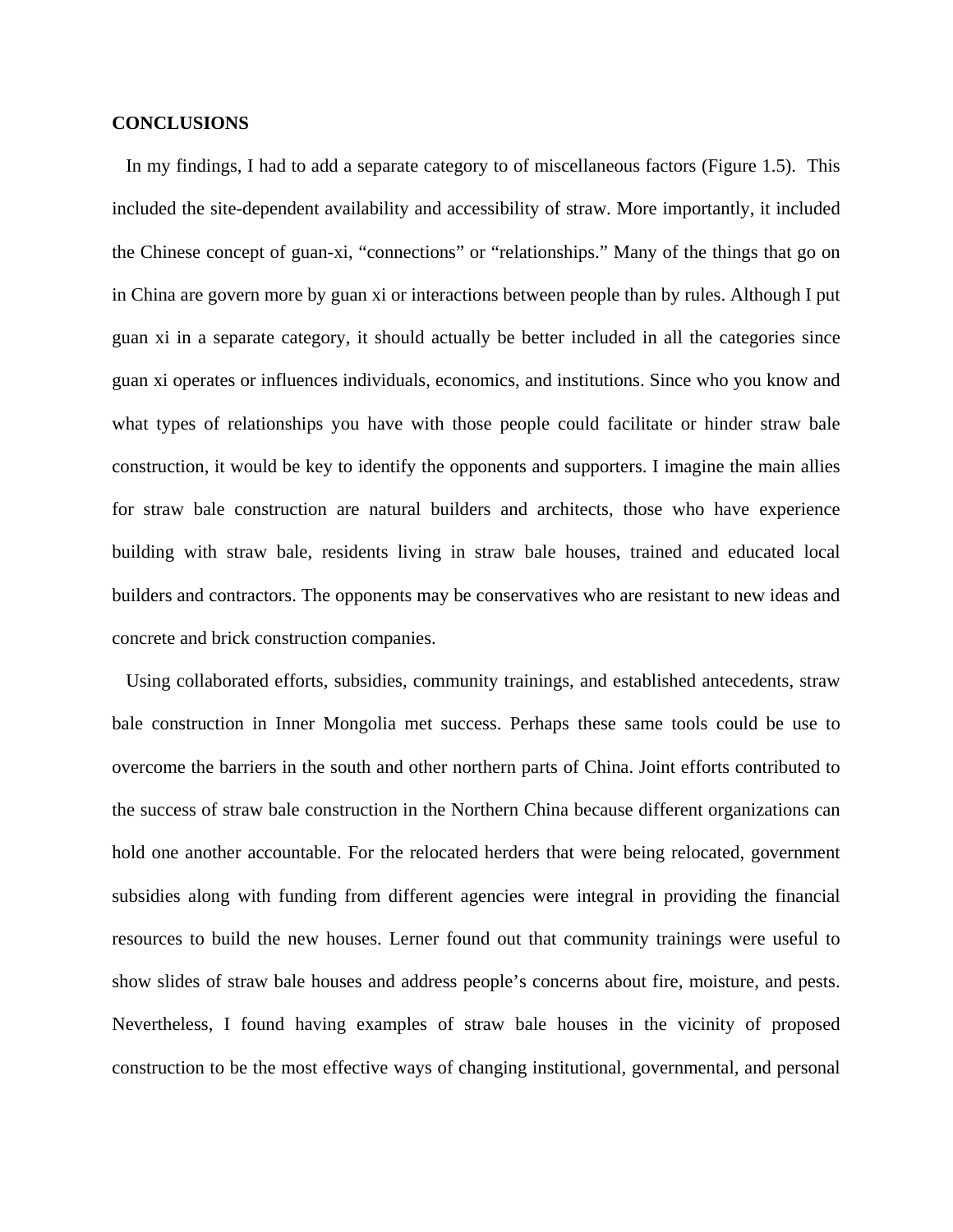stigma. The established antecedents allow them to experience, to look, see, touch, …engage people's senses and then dispel their concerns about uncommon building material. Through the use of a variety of educational tools, nayers could be enlightened into sayers.

Additionally, experiences of those building with straw bale appear quite varied. Although common barriers and incentives exist, there are also various degree of appeal for straw bale in the north and south. There appears to be greater levels of appeal in Alashlan, Inner Mongolia for straw bale is relocated herders in need of affordable housing, seismically strong in earthquake risky environment, and energy efficient (reducing heating costs). In Tian Quan County, Sichuan, there are only a few cold months of the year (heating is not a major issue), no earthquake problems, etc. so benefits from straw bale may be fewer. Furthermore, at least in Tian Quan, I did not see an abundance of straw resources. However, as an adaptable and stable house in hot wet environment, straw bale still has its benefits in Tian Quan for those seeking an affordable alternative to wood, concrete, and brick structures. The high thermal resistance of straw bale that keeps houses warmer in the winter also keeps houses cooler in the summer. In turn, less fossil fuels or burns and energy use is reduced, and less pollutants are released.

## **FURTHER STUDIES**

1) Follow up with people living in recently built compared with longer residents of straw bale houses in Northern China

**2)** Building a straw bale structure in Tian Quan County, Sichuan and studying people's perceptions through the progress of the project depending on varying degrees of involvement

# **Reference**

China: Facts & Figures. 2000. National Audubon Society's Population and Habitat Program. Retrieved March 12, 2004, from www.pbs.org/sixbillion/images/LHChina.pdf.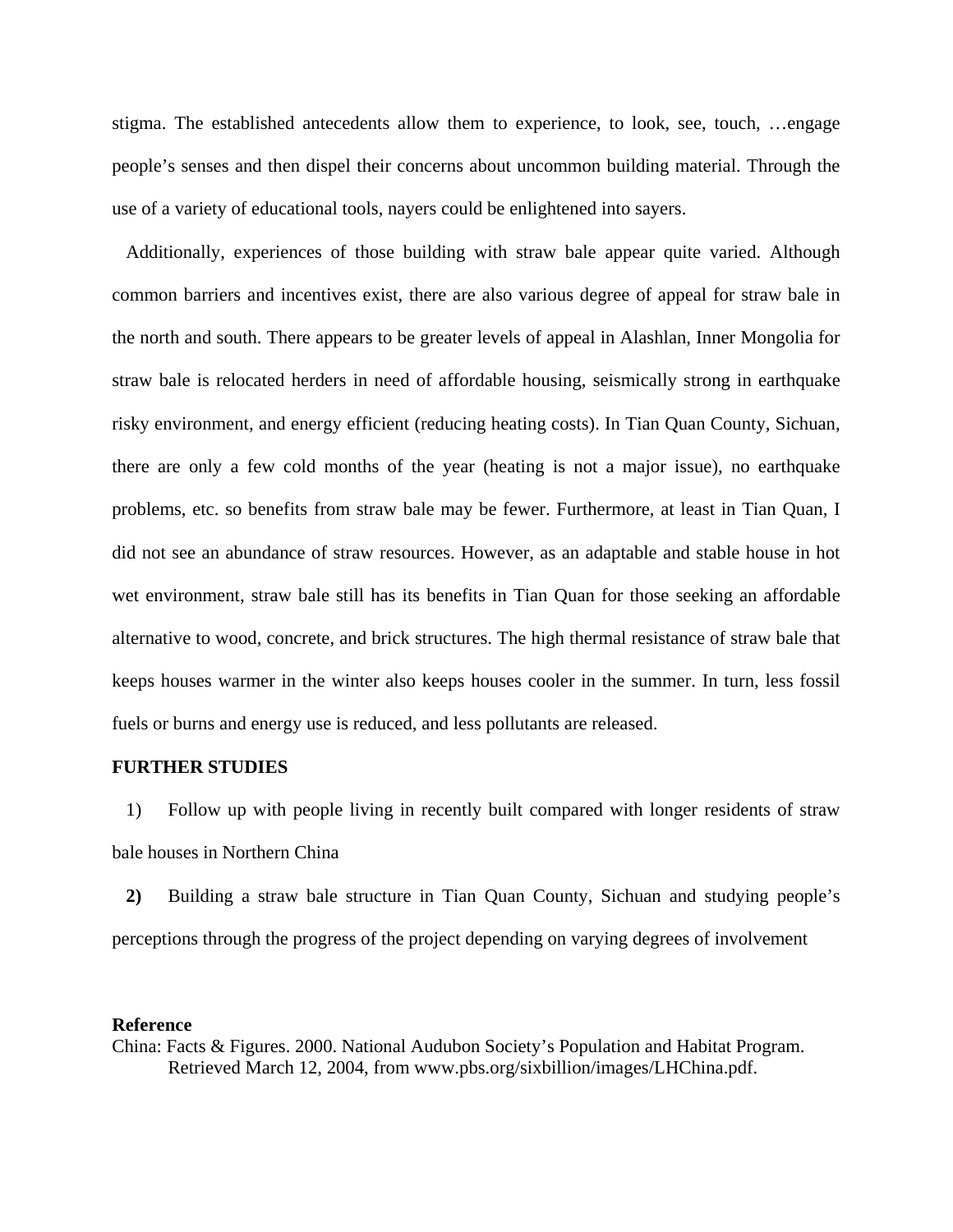- China Housing Initative 2000. China Housing Market, Forest Products & Building Materials Division. Retrieved March 12, 2004, from www.ita.doc.gov/td/forestprod/chi2.htm
- Feld, L. 2003. China Country Analysis. Energy Information Administration. Government Dept of Energy.
- Finkelman, R.B., Belkin, H. and Zheng, B. 1999. Health impacts of domestic coal use in China. Proceedings of the National Academy of Science. 96 (7): 3427–3431.
- Florig, H. K. 1997. China's Air Pollution Risks. *Environmental Science and Technology.* 31,  $274A - 279A$ .
- Han, S. 2002. Case Studies on Potential AIJ/CDM Projects. Center for Environmentally Sound Tech Center.
- Hui, S.C.M., 2000. Building energy efficiency standards in Hong Kong and mainland China, In Proceedings of the 2000 ACEEE Summer Study on Energy Efficiency in Buildings. 20- 25 August 2000, Pacific Grove, CA.
- Jiaping, L., Wang, D., and Liu, Y. 2002. An Instance of Critical Regionalism: New Yaodong Dwellings in North-Central China. TSDR,13(11): 1-8.
- Kleinerman R., Wang Z., Lubin J., Zhang S., Metayer, C., and Brenner, A.. 2000. Lung cancer and indoor air pollution in rural china. Annals of Epidemiology. 10(7):469.
- Lerner, Kelly. (2001). China Journals. One World Design. Retrieved July 2004, from www.oneworld-design.com/
- Libby, B. 2001. Making Hay: Straw Bale insulation lines the houses of Inner Mongolia—and the pockets of corp America. Metropolis. Retrieved, Mar 12, 04, from www.metropolismag.com/html/
- Magwood, C. and Mack, P. Straw Bale Building. 2000. How to plan, design & build with straw.
- McRae, W.A. 2000. Innovative Straw Homes constructed in Northern China. Adventist Network.3.
- Miller, I. 2002. The Great Walls of China. Wired. 1.
- Zhou, N., Nishida, M., and Kitayama, H.. 2002. Study on the Thermal Environment of the Yao Dong Dwelling in the Loess Plateau of China. Journal of Asian Architecture and Building Engineering. 1(1): 81-86.
- Pegg, J. R. 2003. Rural China Choking on Indoor Air Pollution. Environment News Service.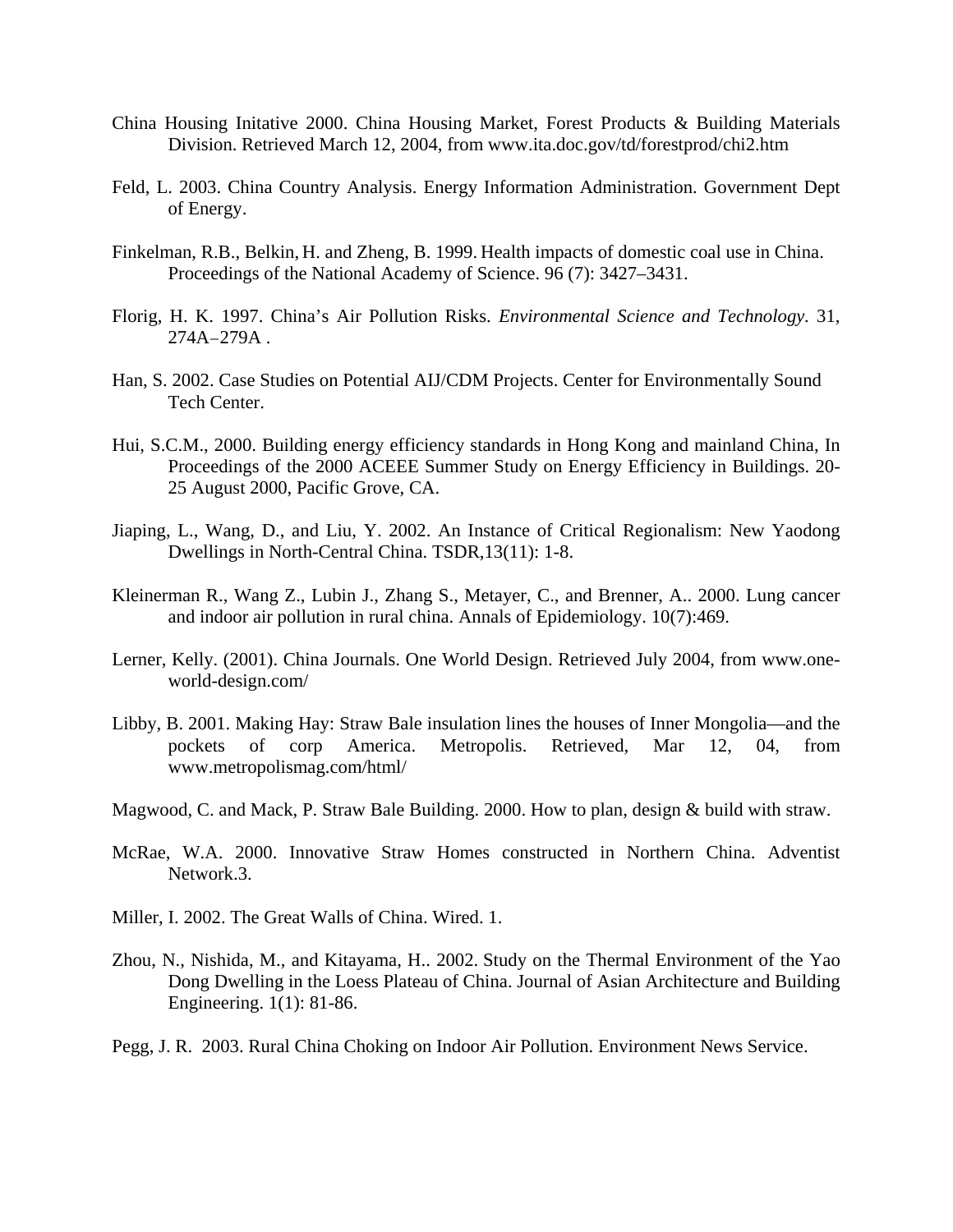- Population Distribution by Urban and Rural Residence, China Population Statistic Yearbook, 2001
- Sustainable Urban Housing in China. 27 Nov. 2000. MIT. Retrieved Mar 10, 2004, from chinahousing.mit.edu/
- Trexler, M. 2002. Developing Mitigation Projects Straw Bale Home Construction Project. Climate Services. 1-3.
- Wanek, C. 2001. Straw-Bale Home Building Some Lessons Learned The Art of Natural Building: Design, Construction, Resource. New Society Publishers.
- Wang, Q. 1993. Traditional Residential Architecture of China. Hong Kong: Sanlian Publishing Company.

World Watch Magazine, 7: No. 6

# **APPENDIX**

**Figure 1.1** Table and Graph for China's coal consumption amount top 5 countries

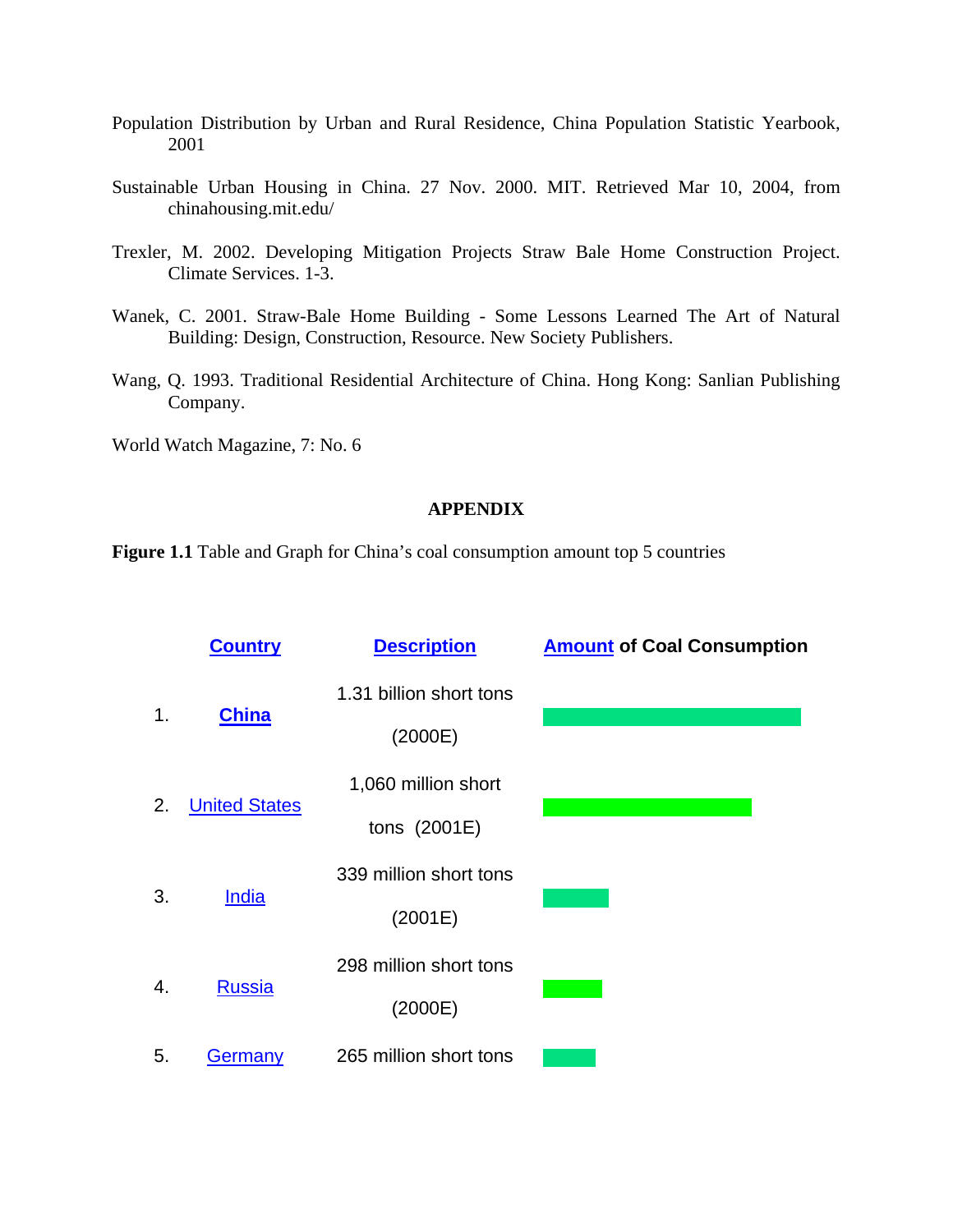

**Figure 1.2** Study Sites in China

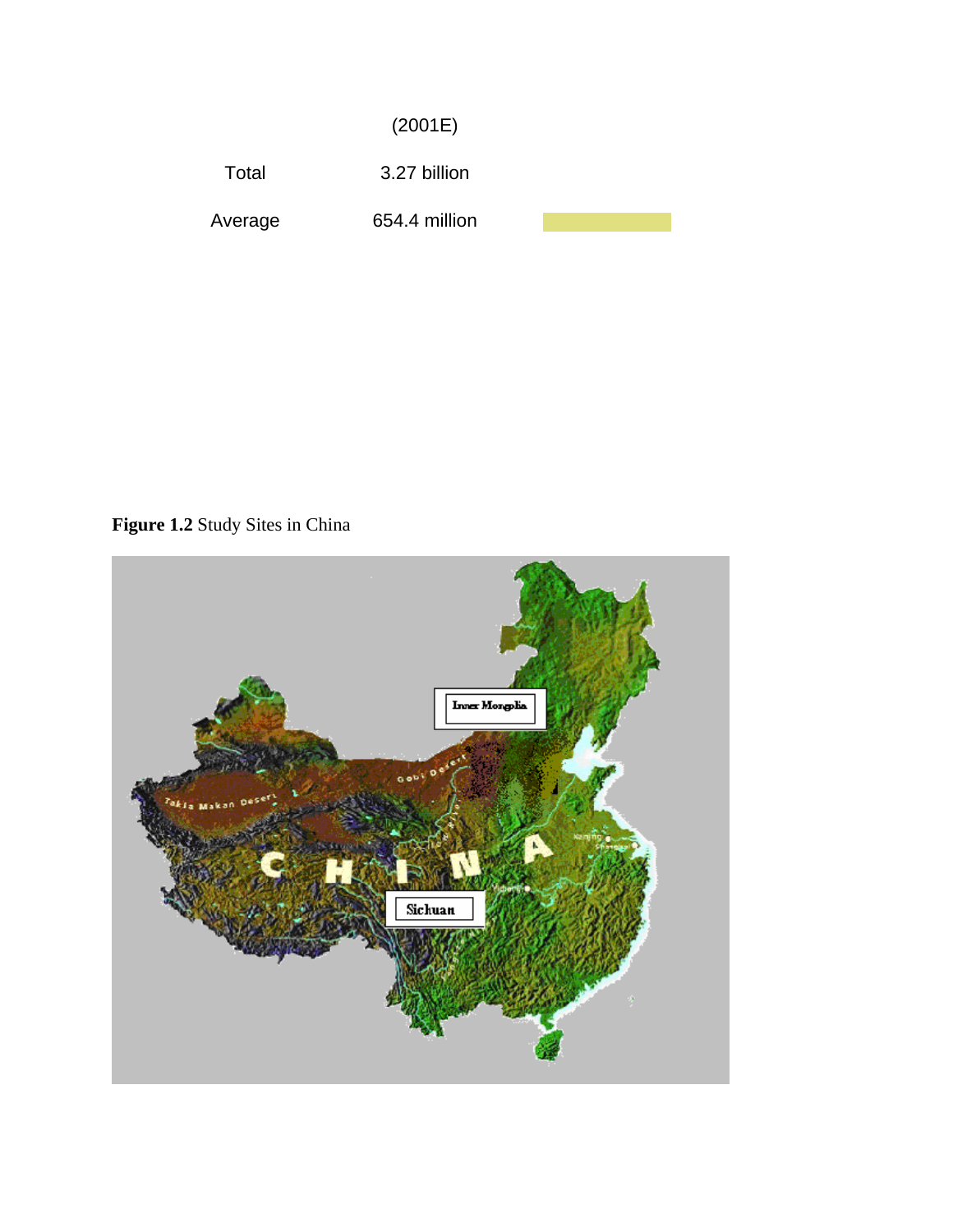**Figure 1.3** Inner Mongolia, China. Photos straw bale in-fills (source: Lerner, K)



**Figure 1.4** Inner Mongolia, China. Workers stacking bale walls (Lerner, K)



**Figure 1.5** Categorized factors and personal, economic, and institutional barriers and incentives outline chart to Straw Bale Construction in China

| <b>Categories and Factors</b>   | Incentives $+$                  | <b>Disincentives -</b>        |
|---------------------------------|---------------------------------|-------------------------------|
|                                 |                                 |                               |
| <b>Personal</b>                 | Precedents (traditional, recent | Stigma (backwards)            |
| Awareness                       | construction to allow others to | <b>Brick to Brick Dreams</b>  |
| Perceptions                     | experience)                     | Concerns (fire, stability,    |
| Financial situation             | -Good experience with           | moisture)                     |
| Family's influence              | previous straw use in house     | -Bad experience with previous |
| Multiple owners (family stakes) | -Better indoor air quality      | straw use in house            |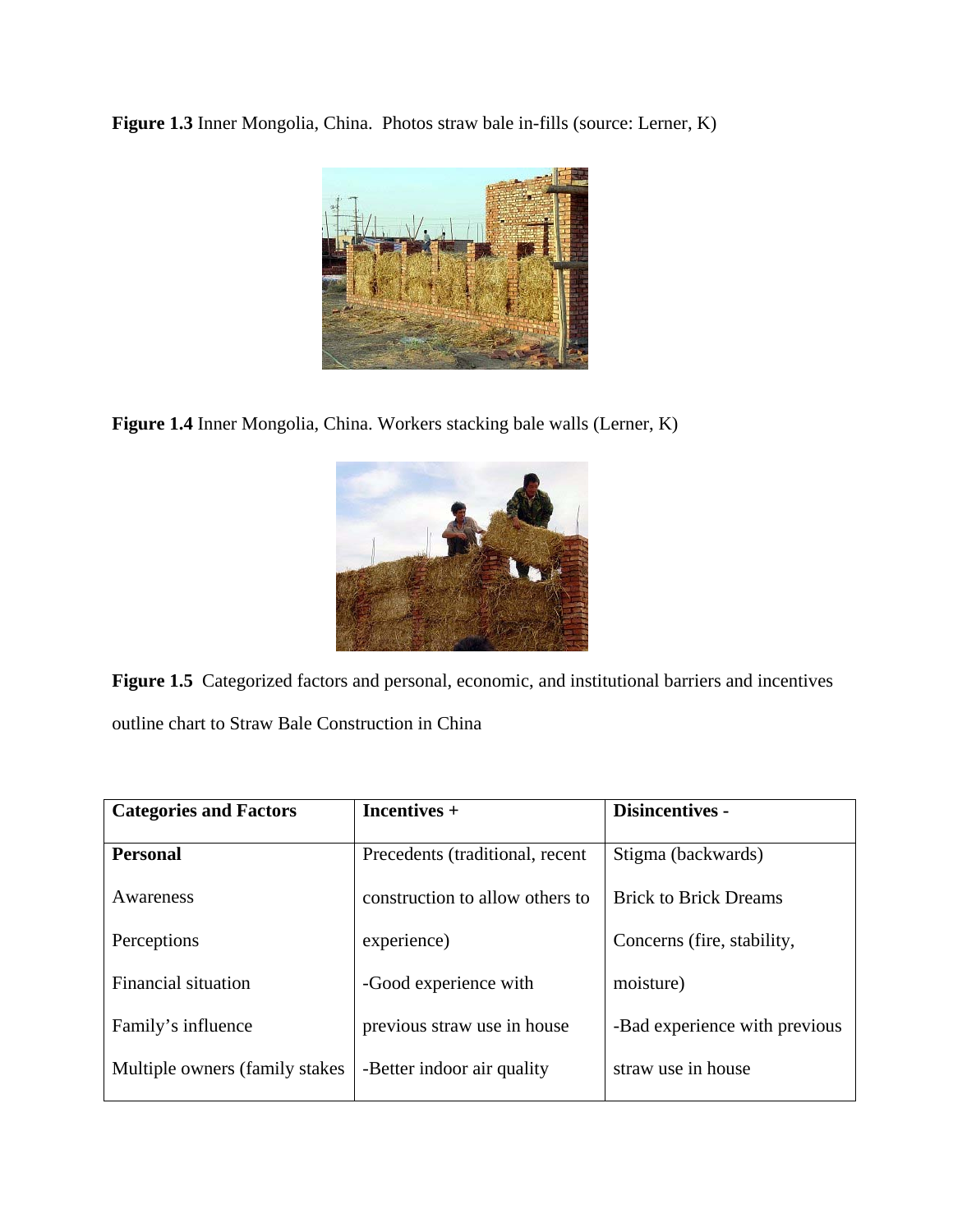| vs individual stakes)          | -affortability               |                         |
|--------------------------------|------------------------------|-------------------------|
| Religion/myths/superstitions   |                              |                         |
| <b>Economic</b>                | Resource Abundance (source   | <b>Resistant Lender</b> |
| Lenders                        | of straw)                    |                         |
| <b>Housing Needs</b>           | <b>Energy Efficiency</b>     |                         |
| Population distribution        | Reduce Coal consumption      |                         |
|                                | Housing need                 |                         |
| <b>Institutional/Political</b> |                              |                         |
| Local Investment               | <b>Government Subsidies</b>  |                         |
| Foreign Investment             |                              |                         |
| (effort/money)                 |                              |                         |
| Permits                        |                              |                         |
| Policy                         |                              |                         |
| <b>Miscellaneous</b>           | <b>ASDRA-foreign charity</b> |                         |
| -Guan Xi                       | organization                 |                         |
|                                | -Avaliability of straw       |                         |
|                                | -investors                   |                         |
|                                |                              |                         |
|                                |                              |                         |
|                                |                              |                         |

**Figure 1.6 (Raw Survey Data, unattached)**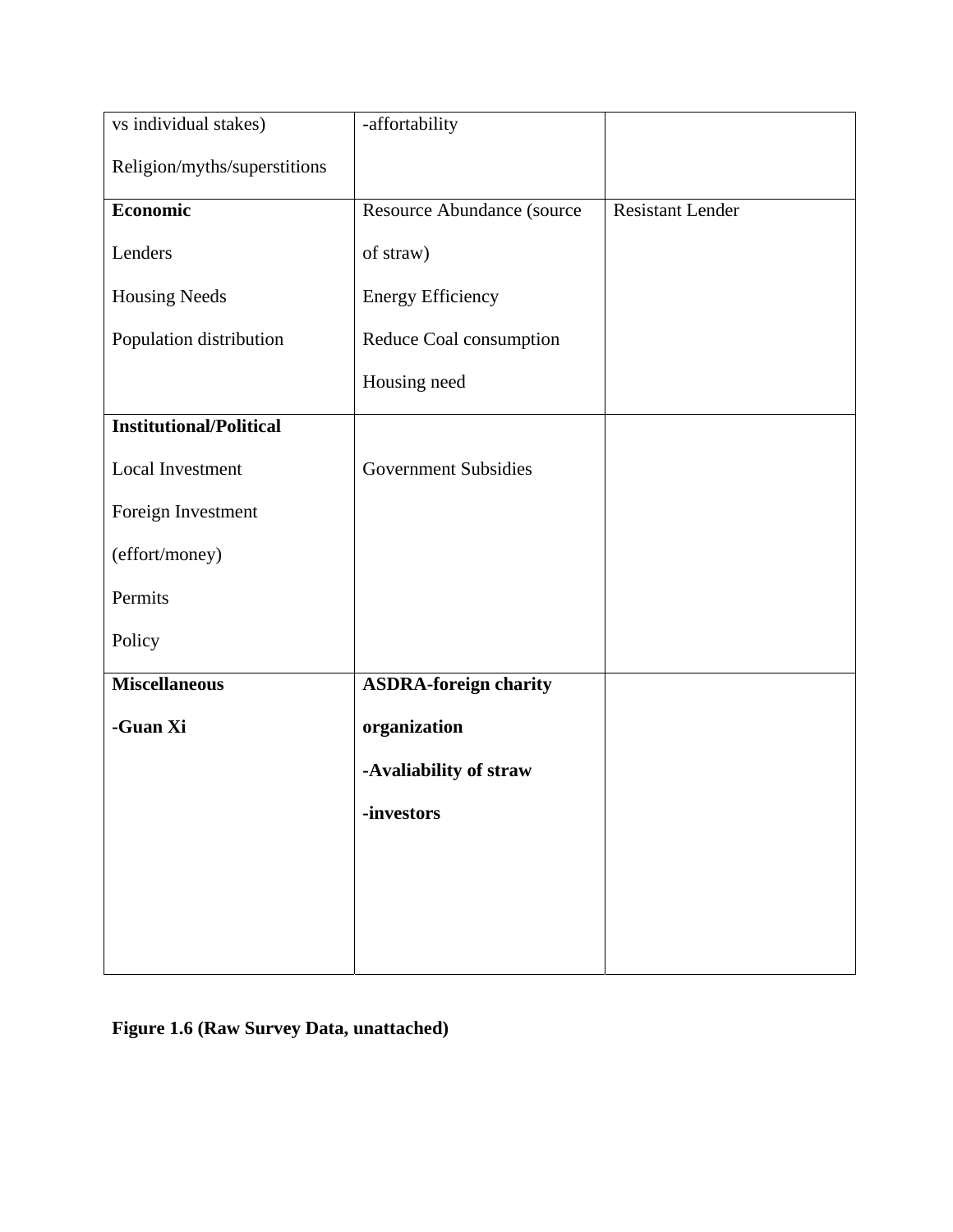**Figure 1.7. Southern Households Consider Building with Straw Bale Findings** 



**Figure 1.8 Reasons for Not Desiring to Build with Straw Bale Construction** 

**Reasons for not Desiring to Construct with Straw Bale**

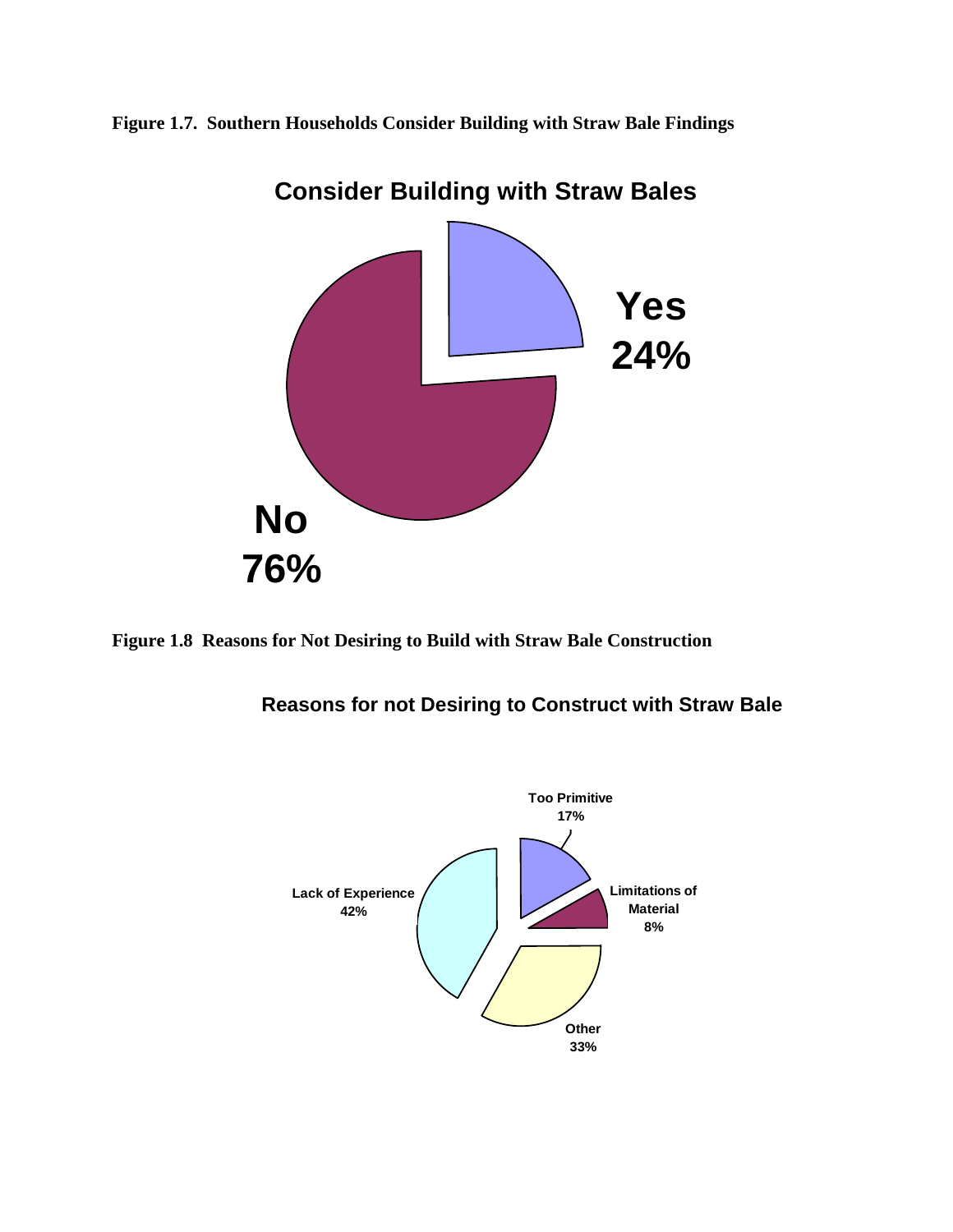**Figure 1.8** Survey Questions Rural Household Tian Quan, Sichuan \* Questions incorporated into survey used \*What type of materials would you prefer to use to build your house? What kind of house do you want to live in? \*Have you ever build your own home before? If so, what type of materials are you familiar with? \*How big is your house (square footage, units)? \*How much did you spend on your house? \*What is your income? \*What sources of energy do you draw your heat from (Coal, fuelwood, dung, electricity)? \*Whish is your main source (What %)? \*How much coal do you use (amt, %)? \*How much do you spend on heating? What percent of that is your income? What main factors do you take into consideration when building or buying a home? Name at least 3 factors in order of importance (greatest to least)? How important is energy efficiency to your decision (Scale 1-5)? \*Are you familiar with building with straw bale? \*Would you live in a straw bale house if it was more energy efficient (need less energy to heat), looks like a normal home, stable, and saves money? How important are government subsidies in building a home (1-5)?

**Figure 1.9** Wheat straw field in Shandong (left) Rice straw field in Guan Xi(right) (by Vuong,L)